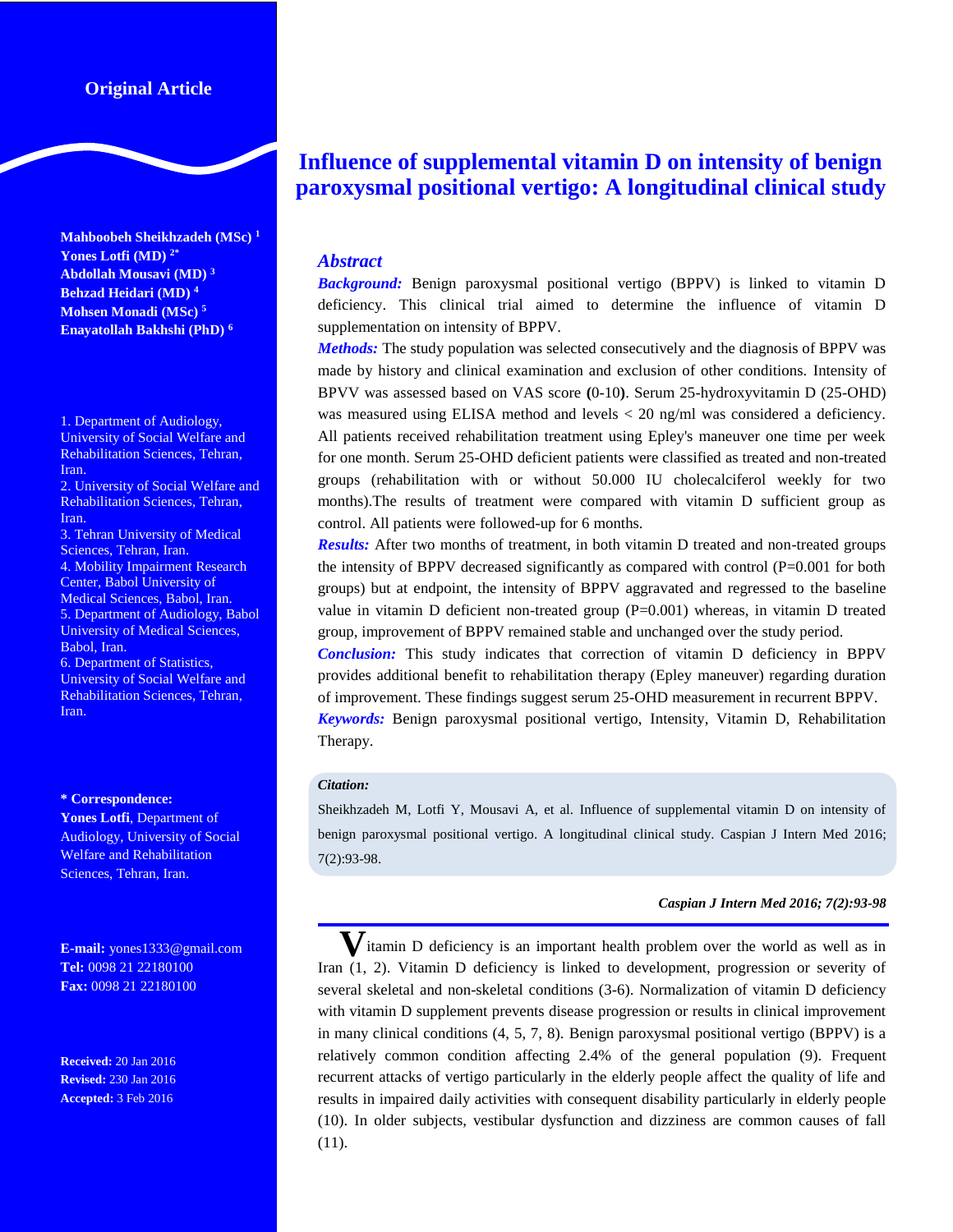Results of a number of clinical trials demonstrated beneficial effect of vitamin D treatment on muscle strength of the lower limbs, body sway and physical performance in subjects older than 50 years (12). Similar observations regarding the beneficial effect of vitamin D therapy on muscle strength have been observed in a systematic review of 13 studies (13). Improvement of postural balance is an important component of treatment in older patients with dizziness and imbalance (11). Restoration of serum vitamin D improves muscle strength in lower limbs and is expected to improve balance and fall (7, 12).

In the geographic region of this study, vitamin D deficiency is common in the general population (1,2)and coexistence of BPPV with vitamin D deficiency is expected to be prevalent .Our observations indicate more severe BPPV in vitamin D deficient subjects. Nevertheless, data regarding vitamin D deficiency and vertigo are scarce and this context has not been adequately investigated. Currently, treatment of BPPV is based on rehabilitation therapy using Epley's maneuver which has been shown to be safe and effective with recurrence rates of 12-36% across various studies (4, 5, 14-16). We proposed that raising serum vitamin D to sufficient levels may confer additional benefit to rehabilitation therapy, through strengthening of the lower limb muscles and improvement in neuromuscular function.

For these reasons, the present study was conducted to examine the relationship between vitamin D deficiency and severity of BPPV and to determine the outcome of patients after correction of vitamin D deficiency

#### **Methods**

The study population was selected consecutively among the patients presented to Ayatollah Rouhani Hospital ENT, neurology and audiology clinics over a one-year-period from April 2014 to April 2015.

All patients had history of at least two or more attacks of BPPV over 6 months prior to inclusion. Exclusion criteria included, patients with history of head trauma, surgery or infectious diseases of the ear, maxillary sinuses and patients with chronic renal, pulmonary, hematologic, gastrointestinal, cardiovascular diseases, taking supplementary calcium and vitamin D or taking medications which alter vitamin D metabolism. Data were collected through an interview, clinical examination, and laboratory tests. Intensity of BPPV was assessed by the patients and expressed as VAS score (010), which 0 indicated no vertigo and 10 indicated severe attacks of vertigo.

The sample size was estimated to detect 1 score difference in intensity of BPPV between patients with and without serum 25-OHD deficiency. Based on a standard deviation of 1.2, each group needed 23 patients for the detection of such difference with power of 80%, and 95% confidence interval. Diagnosis of BPPV was confirmed according to patient's history and clinical examination after exclusion of other disease conditions. Serum 25 hydroxyvitamin D (25-OHD) was measured using ELISA method and concentrations less than 20ng/ml was considered deficiency (17)

All patients received rehabilitation treatment using Epley's method one time per week for one month. Patients with serum 25-OHD deficiency were classified as treatment group (Epley maneuver + supplemental vitamin D) or control group (Epley maneuver therapy alone). Vitamin D was administered at 50.000 IU weekly for two months and then 50.000 IU monthly over the 6-month study period. In statistical analysis, the distribution of all variables was determined using Kolmogorov-Smirnov test. The association between vitamin D deficiency and severity of BPPV was determined by comparing of BPPV patients with and without vitamin D deficiency. The influence of vitamin D on BPPV was determined by comparing patients with and without vitamin D supplementation at the end of the study period. Comparisons between groups for variables with and without normal distributions were performed using student t-test or Mann-Whitney U test and Kruskal-Wallis test, respectively. SPSS software Version 18 was applied for analysis.

#### **Results**

Eighty-one patients (females 55.6%) entered to the study. Vitamin D deficient patients were classified as treated group (n=27) taking rehabilitation therapy and supplemental vitamin D and non-treated group (n=27) taking rehabilitation therapy alone. Patients with sufficient serum 25-OHD (n=27) were considered as the control group.

At baseline the intensity of BPPV in patients with and without serum 25-OHD deficiency was comparable (table 1) without statistical difference  $(P=0.22)$ . Similarly, at baseline, the intensity of BPPV between vitamin D deficient groups (treated and non-treated groups) did not differ with the control group  $(P=0.15$ , and 0.39), table 1.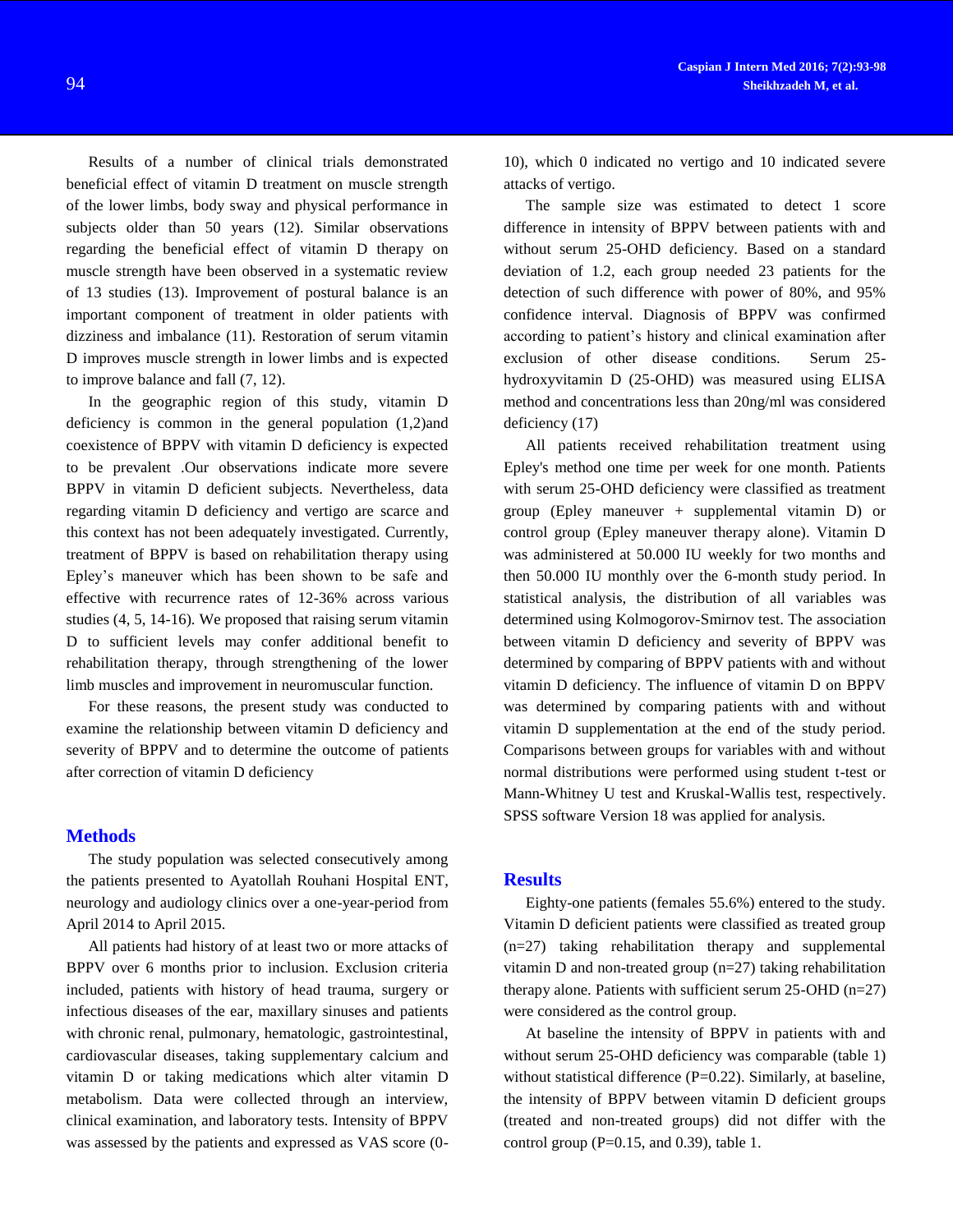# **Table 1. Comparison of baseline vitamin D deficient and sufficient ¥ patients with intensity of benign paroxysmal positional vertigo (BPPV) according to intensity of BPVV**

| <b>Groups</b>     | $25-OHD$    | <b>BPPV</b> $\beta$ |
|-------------------|-------------|---------------------|
|                   | ng/ml       | $VAS(0-10)$         |
| Vit D deficient   | $11(7-19)$  | $7(5-9)$            |
| $(n=54)$          |             |                     |
| Vit D sufficient  | $32(25-55)$ | $7(5-9)$            |
| $(n=27)$          |             |                     |
| P values $\alpha$ | 0.001       | 0.22                |

**¥** Serum 25-OHD < 20 mg/ml was considered as deficient and levels  $\geq$ 30 ng/ml as sufficient  $\beta$  Assess by the patients and scored by  $VAS(0-10)$  <sup>a</sup> Assessed by the patients prior to inclusion as well as over the study period <sup>a</sup> Compared with Mann-Whitney U test

After treatment with vitamin D, serum 25-OHD in the vitamin D treated group increased significantly from 11.4 $\pm$ 1.9 ng/ml at baseline to 34.2 $\pm$ 3.3 at month 2 (p=0.001) whereas, in non-treated and control groups serum 25-OHD remained unchanged (table 2).

After two months of treatment the intensity of BPPV decreased significantly in all study groups as compared with baseline (table 3).

Over the study period, the intensity of BPPV aggravated and regressed to baseline value in vitamin D non-treated group  $(P=0.001)$  whereas, in the treated group the improvement of BPPV remained stable and unchanged over the 6–month study period as compared with the control group (p=0.001) (table 3).

|  | Table 2. Serum 25-hydroxyvitamin D status in patients with benign paroxysmal positional vertigo (BPPV) under    |  |  |  |  |  |  |
|--|-----------------------------------------------------------------------------------------------------------------|--|--|--|--|--|--|
|  | rehabilitation therapy with and without supplemental vitamin D supplementation over 6 months follow-up duration |  |  |  |  |  |  |

| <b>BBPV</b> groups                                                          | <b>Types of treatment</b>                                 | <b>Baseline</b><br><b>Mean+SD</b> | $P^*$                    | <b>Month 2</b><br><b>Mean+SD</b> | $\mathbf{p}^{\mathbf{p}}$ | <b>Month 6</b><br>Mean+SD | $P^*$ |  |  |
|-----------------------------------------------------------------------------|-----------------------------------------------------------|-----------------------------------|--------------------------|----------------------------------|---------------------------|---------------------------|-------|--|--|
| deficient <sup><b>Y</b></sup><br>D<br>Vitamin<br>(treatment group) $(n=27)$ | Rehabilitation <sup>µ</sup> +vitamin $D^{\&}$             | $11.4 + 1.9$                      | 0.001                    | $34.2 + 3.3$                     | 0.88                      | $35.5 + 2.9$              | 0.35  |  |  |
| Vitamin D deficient (non-<br>treatment group) $(n=27)$                      | Rehabilitation $\mu$ alone                                | $10.7 + 2.3$                      | 0.001                    | $10.6 + 3$                       | 0.001                     | $11.1 + 2.3$              | 0.001 |  |  |
| Control $(n=27)$                                                            | Rehabilitation $\mu$ alone                                | $33.8 + 6.6$                      | $\overline{\phantom{a}}$ | $34.4 + 6$                       | ٠                         | $36.2 + 5.4$              | ٠     |  |  |
| $p^{\beta}$ Compared with baseline                                          | $P^*$ Comparison with the control group by Student t test |                                   |                          |                                  |                           |                           |       |  |  |
| $\frac{4}{3}$ Serum 25-OHD < 20 mg/ml                                       | $\mu$ Epley therapy                                       |                                   |                          |                                  |                           |                           |       |  |  |

&Cholecalciferol 50.000 IU weekly for two months

|  | Table 3. Influence of supplemental vitamin D on intensity of benign paroxysmal positional vertigo (BPPV) under |  |  |  |  |  |  |
|--|----------------------------------------------------------------------------------------------------------------|--|--|--|--|--|--|
|  | rehabilitation therapy over 6 months follow-up duration                                                        |  |  |  |  |  |  |

| <b>BBPV</b> groups                       | <b>Types of</b><br><b>treatment</b>        | <b>Baseline</b><br><b>Mean+SD</b> | $\mathbf{P}^*$ | <b>Month 2</b><br>$Mean + SD$ | $\mathbf{p}^{\mathrm{p}}$ | <b>Month 6</b><br>Mean+SD | $P^*$ |
|------------------------------------------|--------------------------------------------|-----------------------------------|----------------|-------------------------------|---------------------------|---------------------------|-------|
|                                          |                                            | <b>Median(range)</b>              |                | <b>Median(range)</b>          |                           | <b>Median(range)</b>      |       |
| $deficient$ <sup>¥</sup><br>Vitamin<br>D | Rehabilitation $\mu$ +                     | 7.11.3                            | 0.15           | $0.44 + 0.80$                 | 0.001                     | $0.22 + 0.42$             | 0.001 |
| (treatment group) $(n=27)$               | vitamin D                                  | $7(5-9)$                          |                | $0(0-3)$                      |                           | $0(0-1)$                  |       |
| Vitamin D deficient(non-                 | Rehabilitation $\mu$                       | $7.22 + 1.01$                     | 0.39           | $0.22 + 0.42$                 | 0.001                     | $6.9 + 0.94$              | 0.001 |
| treatment group) $(n=27)$                | alone                                      | $7(5-9)$                          |                | $0(0-1)$                      |                           | $7(5-9)$                  |       |
| Control $(n=27)$                         | Rehabilitation <sup><math>\mu</math></sup> | $6.8 + 1.01$                      | ۰              | $0.26 + 0.52$                 |                           | $0.3 + 0.82$              |       |
|                                          | alone                                      | $7(5-9)$                          |                | $0(0-2)$                      |                           | $0(0-3)$                  |       |

P\* Comparison with the control group by Student t test p

**¥** Serum 25-OHD < 20 mg/ml

&Cholecalciferol 50.000 IU weekly for two months

 $p^{\beta}$  Compared with baseline

 $\mu$  Epley therapy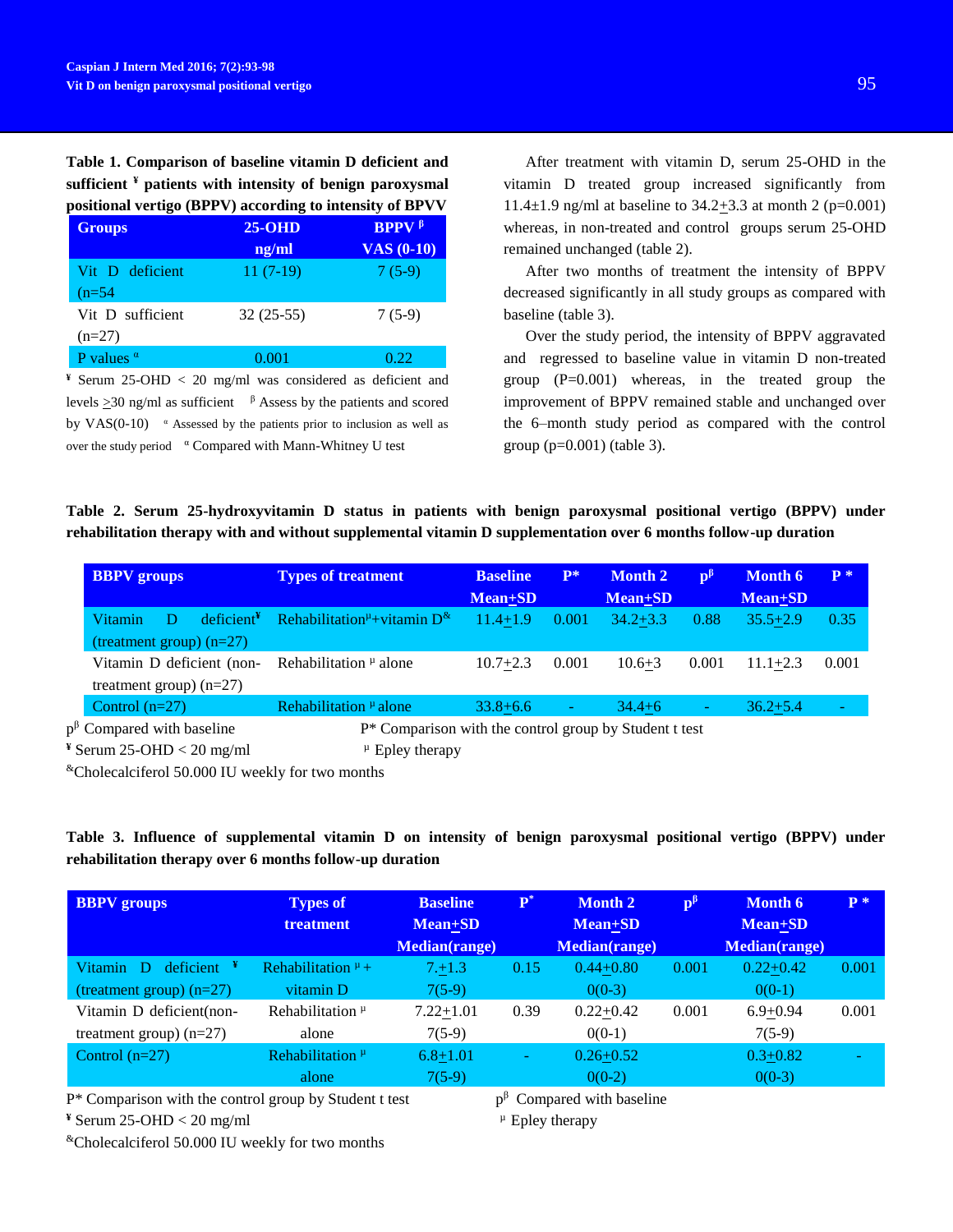# **Discussion**

The results of this study demonstrated a significant decrease in the intensity of BPPV two months after treatment in all groups irrespective to serum 25-OHD status. Thereafter, improvement persisted in vitamin D sufficient and vitamin treated groups but regressed to baseline value in vitamin D deficient group. Based on the results of this study, Espley's therapy is effective in the treatment of BPPV for a short time period but persistent of improvement requires normalization of serum vitamin D in those who have vitamin D deficiency. Therefore, rehabilitation therapy in vitamin D deficient patients exerts a short-term beneficial effect but correction of deficiency with supplemental vitamin D confers additional benefits for loger period. Several observations support the results of this study. Talal et al. in a follow-up study of vitamin D deficient patients demonstrated that raising serum  $25-OHD > 10$  ng/ml increase in serum 25-OHD by treatment significantly decreased the recurrences as well as the number of BPPV attacks as compared with those who had less than 10 ng/ml increment (18). Jeong et al. showed that in patients with serum vitamin D between 10-20 ng/ml, the risk of BPPV increases 3.8 times, whereas, in patients with serum vitamin D, less than 10 ng/ ml, the risk increases by odds of 23 (19).

The beneficial effect of vitamin D therapy on severity of BPPV may be attributed to direct effect of vitamin D on vestibular system or indirect effect of vitamin D, on muscle strength, fall, balance and musculoskeletal system (20, 9, 10, 21). Serum concentrations of  $25-OHD > 30$  ng/mL were consistently associated with improvement in muscle strength and balance. This may explain the mechanistic basis of fall prevention with higher doses of vitamin D. Optimal fall prevention has been found in studies that achieved mean serum 25-OHD up to 75 - 100 nmol/L, whereas serum 25- OHD < 60 nmol/L did not reduce falls (22). Muscle weakness and balance disorder have a role in completing vertiginous attacks.Therefore strengthening effect of vitamin D on muscle may exert some beneficial effects on vertiginous attacks (23, 24).

In mice, vitamin D receptor deficiency is associated with balance impairment. Similarly, vitamin D deficiency may also predispose humans to impaired balance/posture controls (9). Vitamin D is necessary for calcium and bone hemostasis so there is a correlation between biomarkers of bone turn over and BPPV (25). Low level of vitamin D is associated with both low bone mass and recurrence or development of

BPPV (26). In a review of 101 cases, BPPV was more frequent in women at postmenopausal age (9). A systematic review of seven studies demonstrated a positive correlation between low bone mass and BPPVe especially in older women (27). Low bone mass is prevalent during postmenopausal women due to hormonal and reproductive factors (28, 29). The clinical significance of awareness to serum 25-OHD in patients with BPPV is not limited to prevention of BPPV recurrent attacks, but several extraskeletal consequence of vitamin D may improve by raising serum 25-OHD to sufficient levels (1, 2, 5-8, 29- 32). This study has several limitations in respect to many comorbidities such as obesity, hypertension, metabolic syndrome and diabetes which are common in the geographic region of this study even in young individuals (33, 34, 35). These conditions may be associated with several nonspecific symptoms mimicking vertigo or differently affect the course of BPPV. However, in one study prevalence of comorbidities in BPPV did not differ with the general population (36). Nonetheless, in another study prevalence of metabolic syndrome was more common among male patients with vertigo as compared with general adult male (37). Nevertheless, the results of this study are less subject to be affected because, distribution of comorbidities is expected to be similar across comparison groups. In conclusion the results of this study indicated that rehabilitation therapy of BPPV in vitamin D deficient state exerts a temporary beneficial effect on severity of BPPV and correction of vitamin D deficiency with supplemental vitamin D reduces recurrent attacks and provide improvement for longer duration. This context requires further longitudinal studies.

## **Acknowledgments**

We thank the Clinical Research Development Unit of Ayatollah Rouhani Hospital of Babol.

**Funding:** This article is result of Dr Sheikhzadeh Thesis. **Conflict of Interest:** There was conflict of Interest.

## **References**

1. Heidari B, Heidari P, Samari E, Jalali MR. Frequency of vitamin D deficiency in common musculoskeletal conditions. J Babol Univ Med Sci 2014; 16: 7-15. [in Persian]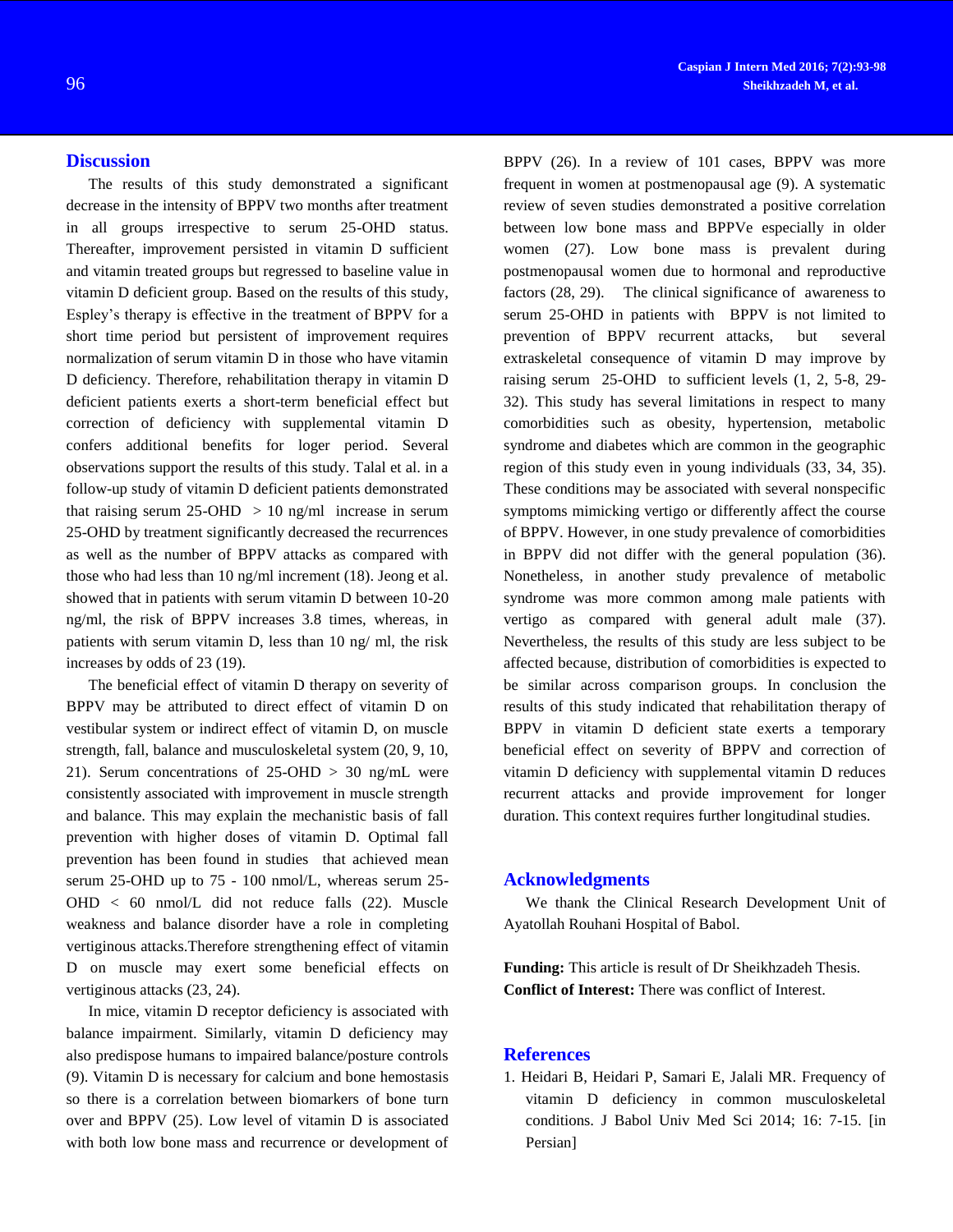- 2. Heidari B, Heidari P, Hajian-Tilaki K. High prevalence of vitamin D deficiency in women presenting to rheumatology clinic in north of Iran: An inverse relation with age. J Women's Health Care 2013; 2: 123.
- 3. Heidari B. Knee osteoarthritis prevalence, risk factors, pathogenesis and features: Part I. Caspian J Intern Med 2011; 2: 205-12.
- 4. Heidari B. Muscle strength, vitamin D deficiency and knee osteoarthritis. J Babol Univ Med Sci 2012; 14: 84- 91.
- 5. Heidari B. Knee osteoarthritis diagnosis, treatment and associated factors of progression: Part II. Casp J Intern Med 2011; 2: 249-55.
- 6. Heidari B, Heidari P, Tilaki KH. Relationship between unexplained arthralgia and vitamin D deficiency: a case control study. Acta Med Iran 2014; 52: 400-5.
- 7. Heidari B, Javadian Y, Babaei M, Yousef Ghahari B. Restorative effect of vitamin D deficiency on knee pain and quadriceps muscle strength in knee osteoarthritis. Acta Med Iran 2015; 53: 460-70.
- 8. Heidari B, Monadi M, Asgharpour M, et al. Efficiency of supplemental vitamin D in patients with chronic obstructive pulmonary disease. Br J Med Med Res 2014; 4: 3031-41.
- 9. Silva C, Amorim AM, Paiva A. [Benign paroxysmal](http://www.ncbi.nlm.nih.gov/pubmed/25865125)  [positional vertigo--a review of 101 cases.](http://www.ncbi.nlm.nih.gov/pubmed/25865125) Acta Otorrinolaringol Esp 2015; 66: 205-9.
- 10. [Lopez-Escamez JA,](http://www.ncbi.nlm.nih.gov/pubmed/?term=Lopez-Escamez%20JA%5BAuthor%5D&cauthor=true&cauthor_uid=15942805) [Gamiz MJ,](http://www.ncbi.nlm.nih.gov/pubmed/?term=Gamiz%20MJ%5BAuthor%5D&cauthor=true&cauthor_uid=15942805) [Fernandez-Perez A,](http://www.ncbi.nlm.nih.gov/pubmed/?term=Fernandez-Perez%20A%5BAuthor%5D&cauthor=true&cauthor_uid=15942805) [Gomez-Fiñana M.](http://www.ncbi.nlm.nih.gov/pubmed/?term=Gomez-Fi%C3%B1ana%20M%5BAuthor%5D&cauthor=true&cauthor_uid=15942805) Long-term outcome and health-related quality of life in benign paroxysmal positional vertigo. [Eur Arch Otorhinolaryngol](http://www.ncbi.nlm.nih.gov/pubmed/?term=.+Lopez-Escamez%2C+M.+J.+Gamiz%2C+A.+Fernandez-Perez%2C+andM.Gomez-Fi%CB%9Cnana%2C+%E2%80%9CLong-termoutcome+and+health-related+quality+of+life+in+benign+paroxysmal+positional+vertigo%2CEuropean+Archives+of+Oto-Rhino-Laryngology%2C) 2005; 262: 507-11.
- 11. [Iwasaki S,](http://www.ncbi.nlm.nih.gov/pubmed/?term=Iwasaki%20S%5BAuthor%5D&cauthor=true&cauthor_uid=25657851) [Yamasoba T.](http://www.ncbi.nlm.nih.gov/pubmed/?term=Yamasoba%20T%5BAuthor%5D&cauthor=true&cauthor_uid=25657851) Dizziness and Imbalance in the Elderly: Age-related Decline in the Vestibular System. [Aging Dis](http://www.ncbi.nlm.nih.gov/pubmed/25657851) 2014; 6: 38-47.
- 12. [Rejnmark L.](http://www.ncbi.nlm.nih.gov/pubmed/?term=Rejnmark%20L%5BAuthor%5D&cauthor=true&cauthor_uid=23251739) Effects of vitamin D on muscle function and performance: a review of evidence from randomized controlled trials. [Ther Adv Chronic Dis](http://www.ncbi.nlm.nih.gov/pubmed/23251739) 2011; 2: 25-37.
- 13. [Muir SW,](http://www.ncbi.nlm.nih.gov/pubmed/?term=Muir%20SW%5BAuthor%5D&cauthor=true&cauthor_uid=22188076) [Montero-Odasso M.](http://www.ncbi.nlm.nih.gov/pubmed/?term=Montero-Odasso%20M%5BAuthor%5D&cauthor=true&cauthor_uid=22188076) Effect of vitamin D supplementation on muscle strength, gait and balance in older adults: a systematic review and meta-analysis. [J](http://www.ncbi.nlm.nih.gov/pubmed/?term=Journal+of+the+American+Geriatrics+Society+Effect+of+Vitamin+D+Supplementation+on+Muscle+Strength%2C+Gait+and+Balance+in+Older+Adults)  [Am Geriatr Soc](http://www.ncbi.nlm.nih.gov/pubmed/?term=Journal+of+the+American+Geriatrics+Society+Effect+of+Vitamin+D+Supplementation+on+Muscle+Strength%2C+Gait+and+Balance+in+Older+Adults) 2011; 59: 2291-300.
- 14. [Hilton M,](http://www.ncbi.nlm.nih.gov/pubmed/?term=Hilton%20M%5BAuthor%5D&cauthor=true&cauthor_uid=15106194) [Pinder D.](http://www.ncbi.nlm.nih.gov/pubmed/?term=Pinder%20D%5BAuthor%5D&cauthor=true&cauthor_uid=15106194) The Epley (canalith repositioning) manoeuvre for benign paroxysmal positional vertigo. [Cochrane Database Syst Rev](http://www.ncbi.nlm.nih.gov/pubmed/15106194) 2004; 2: CD003162.
- 15. [Nunez RA,](http://www.ncbi.nlm.nih.gov/pubmed/?term=Nunez%20RA%5BAuthor%5D&cauthor=true&cauthor_uid=10793340) [Cass SP,](http://www.ncbi.nlm.nih.gov/pubmed/?term=Cass%20SP%5BAuthor%5D&cauthor=true&cauthor_uid=10793340) [Furman JM.](http://www.ncbi.nlm.nih.gov/pubmed/?term=Furman%20JM%5BAuthor%5D&cauthor=true&cauthor_uid=10793340) Short- and longtermoutcomes of canalith repositioning for benign

paroxysmal positional vertigo. [Otolaryngol Head Neck](http://www.ncbi.nlm.nih.gov/pubmed/?term=Nunez+RA%2C+Cass+SP%2C+Furman+JM%2C2000.Short-+and+long-term+outcomes+of+canalith+repositioning+for+benign+paroxysmal+positional+vertigo.+Otolaryngol+Head+Neck+Surg.)  [Surg](http://www.ncbi.nlm.nih.gov/pubmed/?term=Nunez+RA%2C+Cass+SP%2C+Furman+JM%2C2000.Short-+and+long-term+outcomes+of+canalith+repositioning+for+benign+paroxysmal+positional+vertigo.+Otolaryngol+Head+Neck+Surg.) 2000; 122: 647-52.

- 16. West N, Hansen S, Møller MN, Bloch SL, Klokker M. [Repositioning chairs in benign paroxysmal positional](http://www.ncbi.nlm.nih.gov/pubmed/25749489)  [vertigo: implications and clinical outcome.](http://www.ncbi.nlm.nih.gov/pubmed/25749489) Eur Arch Otorhinolaryngol 2015 Mar 7. [Epub ahead of print]
- 17. Heidari B, Haji Mirghassemi MB. Seasonal variations in serum vitamin D according to age and sex. Caspian J Intern Med 2012; 3: 535-40.
- 18. Talaat HS, Kabel AH, Khaliel LH, Abuhadied G, El-Naga HA, Talaat AS. [Reduction of recurrence rate of](http://www.ncbi.nlm.nih.gov/pubmed/26386496)  [benign paroxysmal positional vertigo by treatment of](http://www.ncbi.nlm.nih.gov/pubmed/26386496)  [severe vitamin D deficiency.](http://www.ncbi.nlm.nih.gov/pubmed/26386496) Auris Nasus Larynx. 2015 Sep 16. pii: S0385-8146(15)00203-5. doi: 10.1016/j.anl.2015.08.009. [Epub ahead of print]
- 19[.Jeong SH,](http://www.ncbi.nlm.nih.gov/pubmed/?term=Jeong%20SH%5BAuthor%5D&cauthor=true&cauthor_uid=23096068) [Kim JS,](http://www.ncbi.nlm.nih.gov/pubmed/?term=Kim%20JS%5BAuthor%5D&cauthor=true&cauthor_uid=23096068) [Shin JW,](http://www.ncbi.nlm.nih.gov/pubmed/?term=Shin%20JW%5BAuthor%5D&cauthor=true&cauthor_uid=23096068) et al. Decreased serum vitamin D in idiopathic benign paroxysmal positional vertigo. [J Neurol](http://www.ncbi.nlm.nih.gov/pubmed/?term=jeong+++vertigo+vitamin+d) 2013; 260: 832-8.
- 20. [Suzuki T.](http://www.ncbi.nlm.nih.gov/pubmed/?term=Suzuki%20T%5BAuthor%5D&cauthor=true&cauthor_uid=22040823) Frontiers in vitamin D; basic research and clinical application. Vitamin D and falls. [Clin Calcium](http://www.ncbi.nlm.nih.gov/pubmed/22040823) 2011; 21: 71-9.
- 21. [Mastaglia SR,](http://www.ncbi.nlm.nih.gov/pubmed/?term=Mastaglia%20SR%5BAuthor%5D&cauthor=true&cauthor_uid=21528160) [Seijo M,](http://www.ncbi.nlm.nih.gov/pubmed/?term=Seijo%20M%5BAuthor%5D&cauthor=true&cauthor_uid=21528160) [Muzio D,](http://www.ncbi.nlm.nih.gov/pubmed/?term=Muzio%20D%5BAuthor%5D&cauthor=true&cauthor_uid=21528160) et al. Effect of vitamin D nutritional status on muscle function and strength in healthy women aged over sixty-five years. [J Nutr Health](http://www.ncbi.nlm.nih.gov/pubmed/21528160)  [Aging](http://www.ncbi.nlm.nih.gov/pubmed/21528160) 2011; 15: 349-54.
- 22. Bischoff-Ferrari HA, Dawson-Hughes B, Staehelin HB, et al. Fall prevention with supplemental and active forms of vitamin D: A meta-analysis of randomised controlled trials. BMJ 2009; 339: b3692.
- 23. [Boersma D,](http://www.ncbi.nlm.nih.gov/pubmed/?term=Boersma%20D%5BAuthor%5D&cauthor=true&cauthor_uid=22456785) [Demontiero O,](http://www.ncbi.nlm.nih.gov/pubmed/?term=Demontiero%20O%5BAuthor%5D&cauthor=true&cauthor_uid=22456785) [Mohtasham Amiri Z,](http://www.ncbi.nlm.nih.gov/pubmed/?term=Mohtasham%20Amiri%20Z%5BAuthor%5D&cauthor=true&cauthor_uid=22456785) et al. Vitamin D status in relation to postural stability in the elderly. [J Nutr Health Aging](http://www.ncbi.nlm.nih.gov/pubmed/22456785) 2012; 16: 270-5.
- 24. [Cangussu LM,](http://www.ncbi.nlm.nih.gov/pubmed/?term=Cangussu%20LM%5BAuthor%5D&cauthor=true&cauthor_uid=26554884) [Nahas-Neto J,](http://www.ncbi.nlm.nih.gov/pubmed/?term=Nahas-Neto%20J%5BAuthor%5D&cauthor=true&cauthor_uid=26554884) [Orsatti CL,](http://www.ncbi.nlm.nih.gov/pubmed/?term=Orsatti%20CL%5BAuthor%5D&cauthor=true&cauthor_uid=26554884) et al. Effect of isolated vitamin D supplementation on the rate of falls and postural balance in postmenopausal women fallers: a randomized, double-blind, placebo-controlled trial. [Menopause](http://www.ncbi.nlm.nih.gov/pubmed/26554884) 2015 Nov 2. [Epub ahead of print]
- 25. Parham K, Leonard G, Feinn RS, et al. Prospective clinical investigation of the relationship between idiopathic benign paroxysmal positional vertigo and bone turnover: a pilot study. Laryngoscope 2013; 123: 2834-9.
- 26. Talaat HS, Abuhadied G, Talaat AS, Abdelaal MS. [Low](http://www.ncbi.nlm.nih.gov/pubmed/24973969)  [bone mineral density and vitamin D deficiency in](http://www.ncbi.nlm.nih.gov/pubmed/24973969)  [patients with benign positional paroxysmal vertigo.](http://www.ncbi.nlm.nih.gov/pubmed/24973969) Eur Arch Otorhinolaryngol 2015; 272: 2249-53.